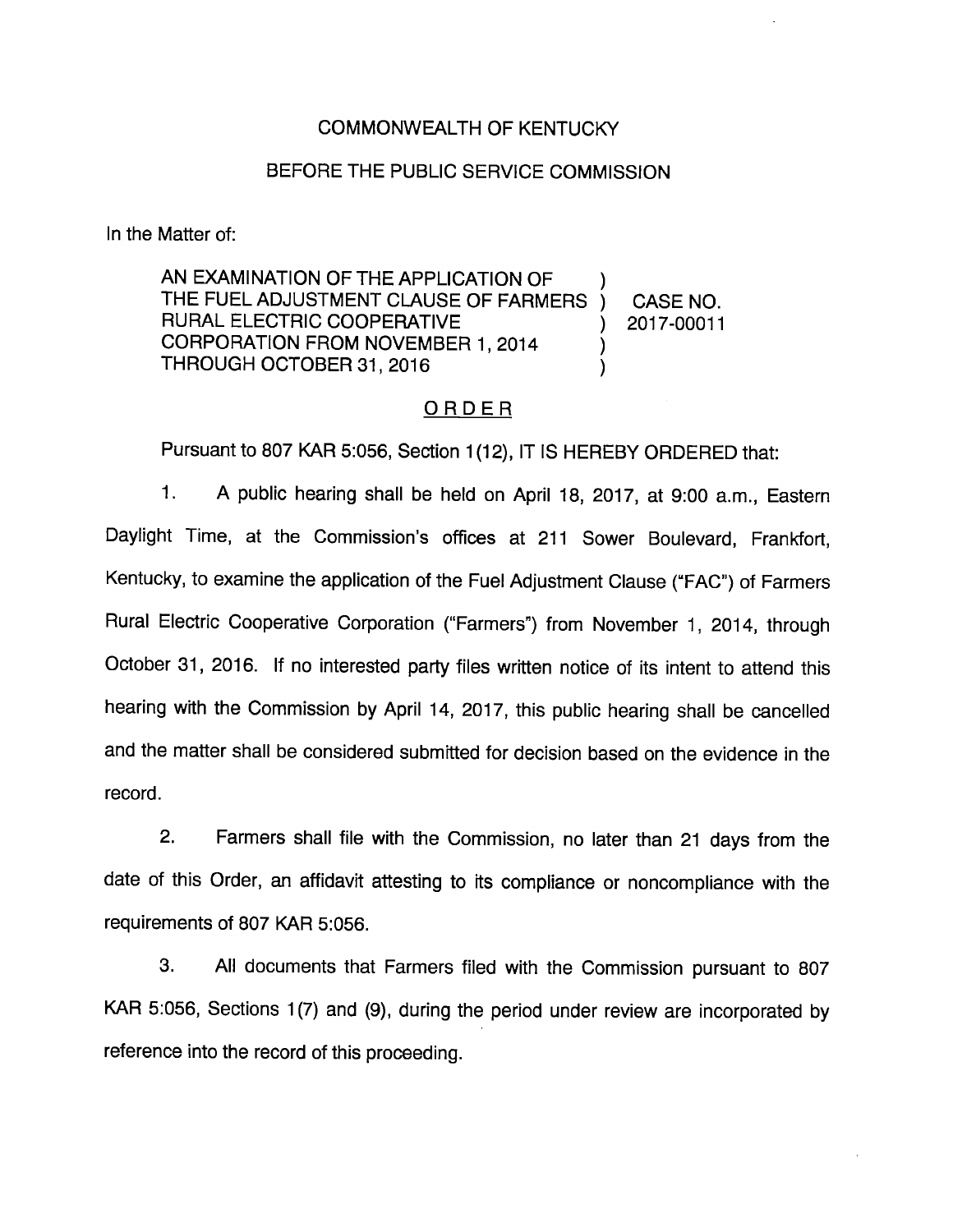4. Farmers shall publish the following notice no less than seven days or more than 21 days prior to the public hearing in a newspaper of general circulation in its service areas or in a trade publication or newsletter going to all customers. Farmers shall also file an Affidavit of Publication of Hearing Notice with the Commission no later than April 17, 2017.

> A public hearing will be held on April 18, 2017, at 9:00 a.m.. Eastern Daylight Time, at the offices of the Kentucky Public Service Commission, 211 Sower Boulevard, Frankfort, Kentucky, to examine the application of the Fuel Adjustment Clause of Farmers Rural Electric Cooperative Corporation for the period November 1, 2014, through October 31, 2016. Individuals interested in attending this hearing shall notify the Public Service Commission in writing of their intent to attend no later than April 14, 2017. If no notices of intent to attend are received by that date, this hearing will be cancelled and the matter shall be considered submitted for decision based on the evidence in the record. Written notice of intent to attend this hearing should be sent to: Executive Director, Kentucky Public Service Commission, P.O. Box 615, Frankfort, Kentucky 40602.

5. The official record of the proceeding shall be by video only.

6. Any request for intervention must be filed by February 27, 2017.

7. Any motion to intervene filed after February 27, 2017, shall show a basis

for intervention and good cause for being untimely. If the untimely motion is granted,

the movant shall accept and abide by the existing procedural schedule.

8. a. Farmers shall file with the Commission, no later than 30 days from the date of this Order, its responses to all information requested in the Appendix to this Order. Responses to requests for information shall be appropriately bound, tabbed and indexed and shall include the name of the witness responsible for responding to the

 $-2-$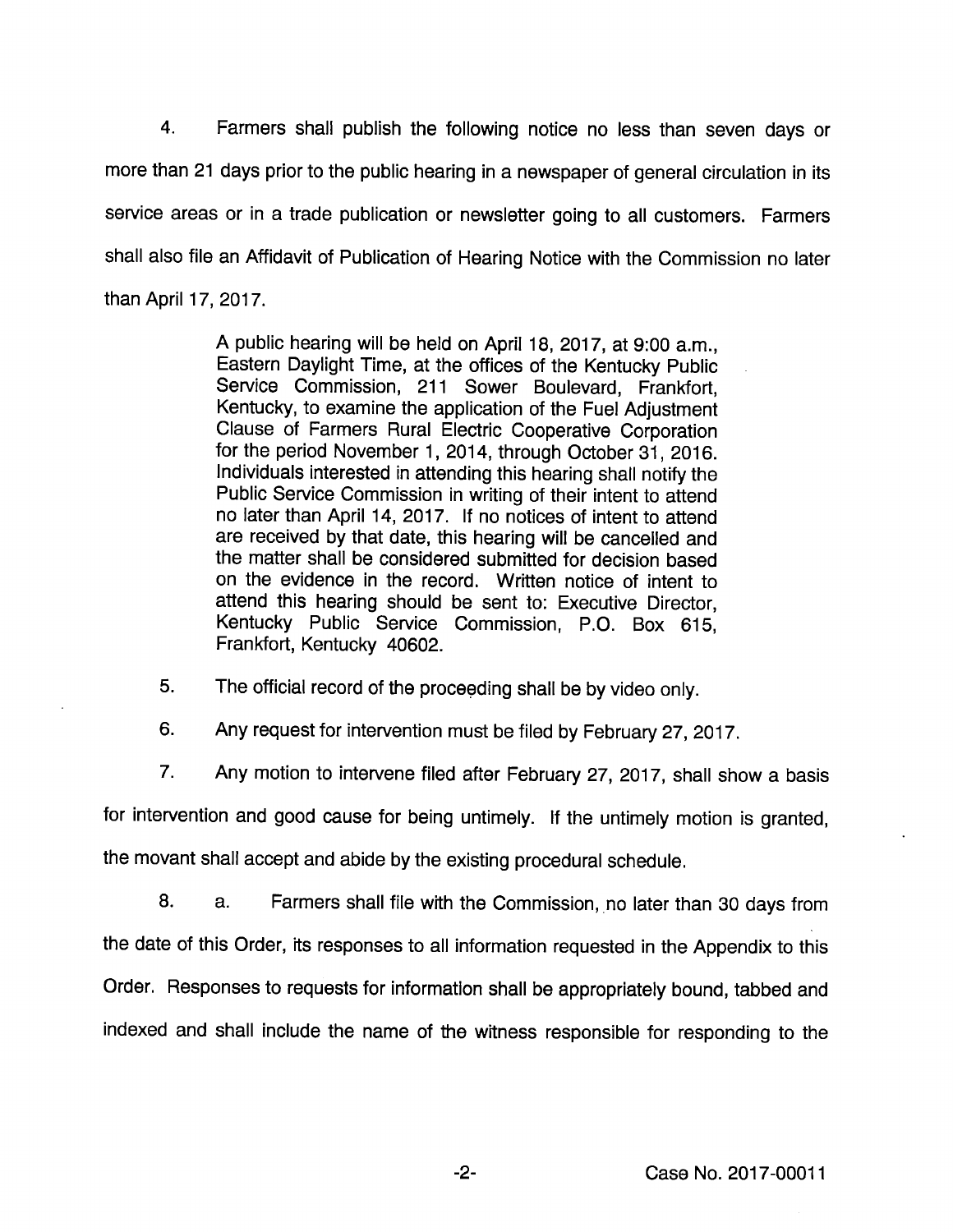questions related to the information provided, with copies to all parties of record and the original and six copies to the Commission.

b. Each response shall be answered under oath or, for representatives of a public or private corporation or a partnership or association or a governmental agency, be accompanied by a signed certification of the preparer or person supervising the preparation of the response on behatf of the entity that the response is true and accurate to the best of that person's knowledge, information, and belief formed after a reasonable inquiry.

c. A party shall make timely amendment to any prior response if it obtains information which indicates that the response was incorrect when made or, though correct when made, is now incorrect in any material respect.

d. Forany request to which a partyfails or refuses to furnish all or part of the requested information, that party shall provide a written explanation of the specific grounds for its failure to completely and precisely respond.

e. A party filing a paper containing personal information shall, in accordance with 807 KAR 5:001, Section 4(10), encrypt or redact the paper so that personal information cannot be read.

f. Careful attention should be given to copied material to ensure that it is legible.

-3-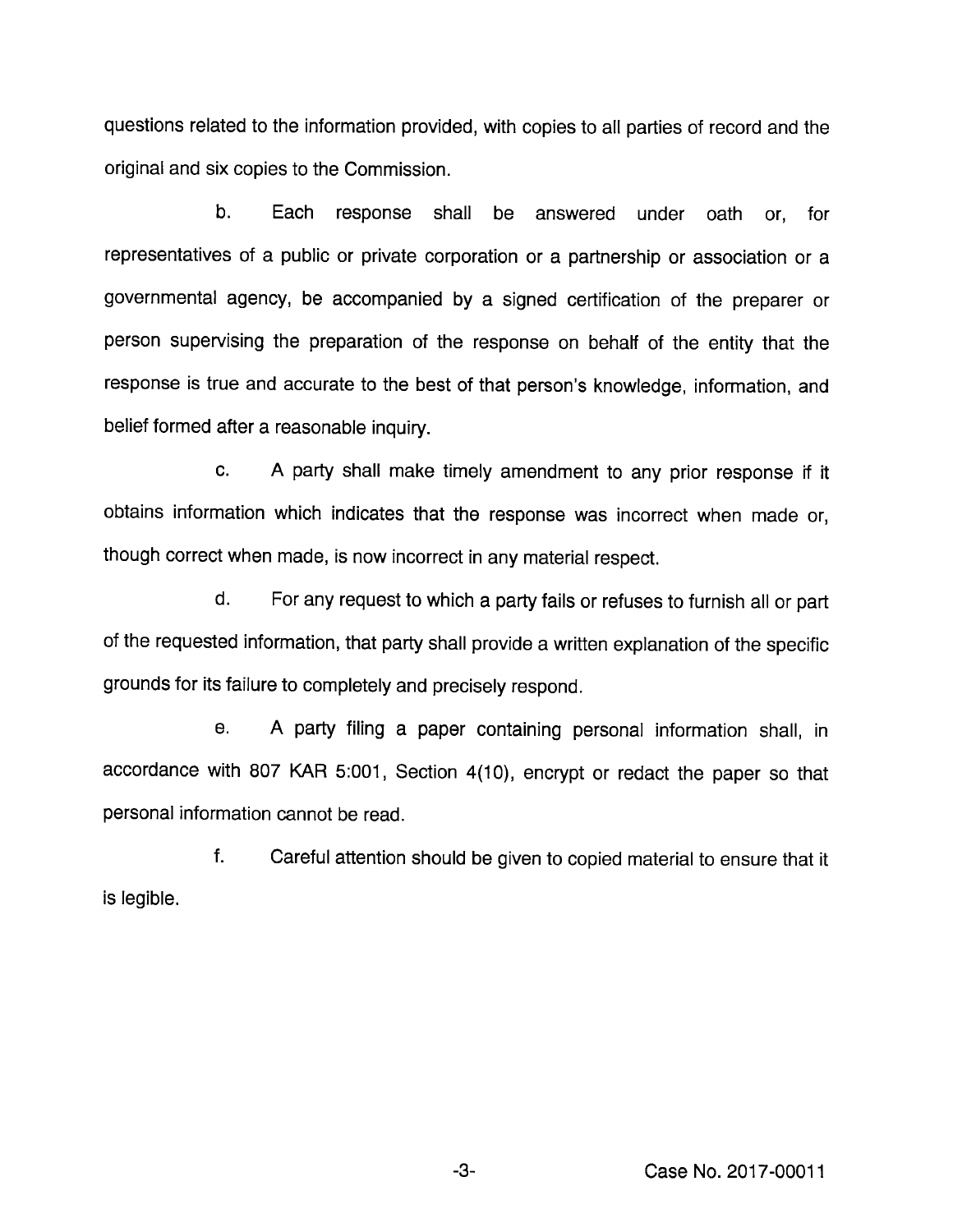By the Commission



ATTEST:

<u>Jaline K. Mathews</u> re

Case No. 2017-00011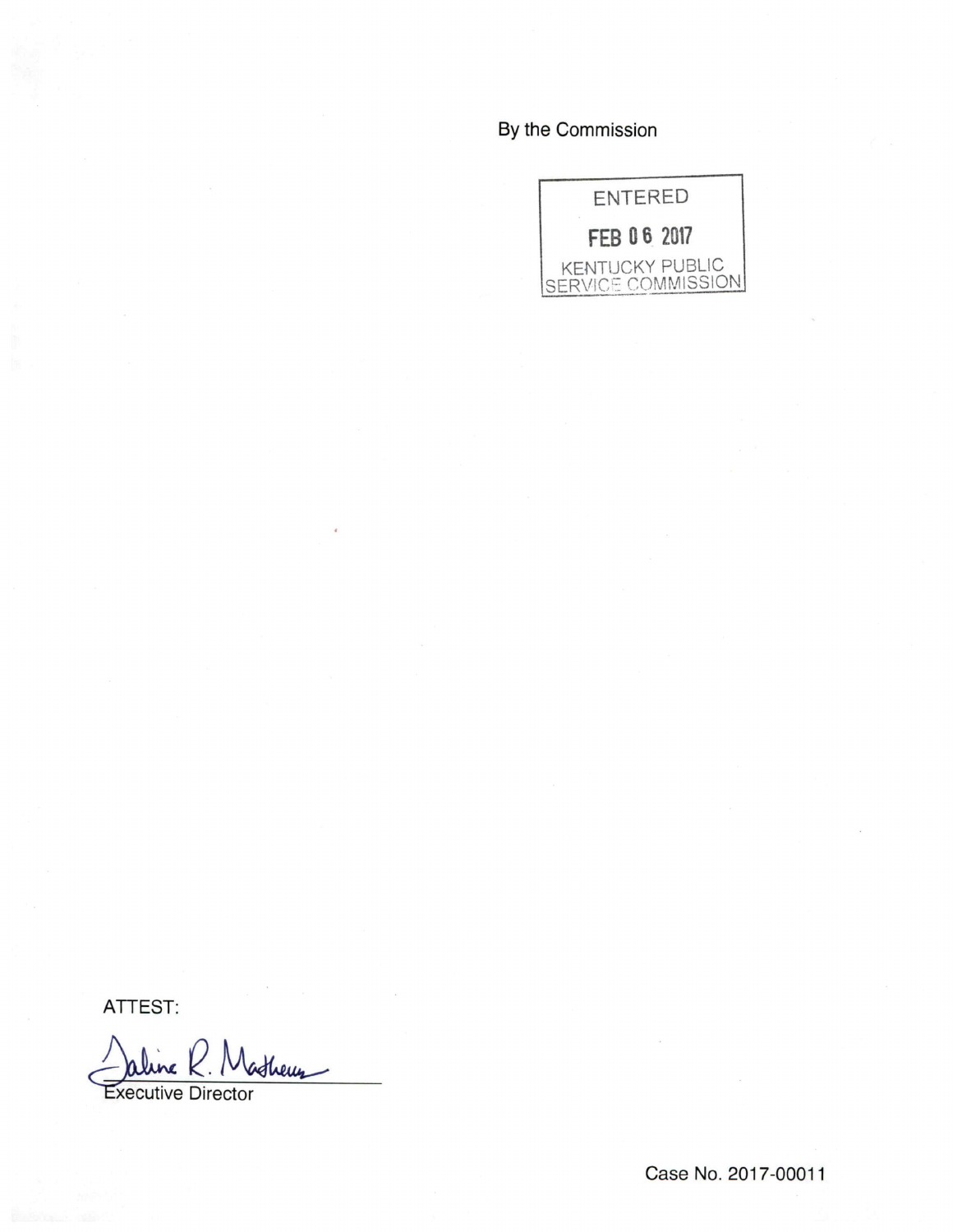#### APPENDIX

# APPENDIX TO AN ORDER OF THE KENTUCKY PUBLIC SERVICE COMMISSION IN CASE NO. 2017-00011 DATED **FEB 0 6 2017**

1. a. Provide a schedule of the calculation of the 12-month average line loss, by month, for November 1, 2014, through October 31, 2016.

b. Describe the measures that Farmers has taken to reduce line loss during this period.

2. Provide Farmers' monthly revenue reports and monthly billing summaries which show the total FAC billings and FAC revenue collected as reported in Farmers' monthly filings required by the Commission for the review period November 1, 2014, through October 31, 2016.

3. Provide a schedule showing the calculation of the increase or decrease in Farmers's base fuel costs per kilowatt hour as proposed by its wholesale electric supplier adjusted for Farmers' 12-month average line loss for November 1, 2014, through October 31, 2016.

4. Provide a schedule of the present and proposed rates that Farmers seeks to change, pursuant to 807 KAR 5:056, as calculated in Item 3 above, shown in comparative form.

5. Provide a copy of the current tariff showing, by cross-outs and inserts, all proposed changes in rates.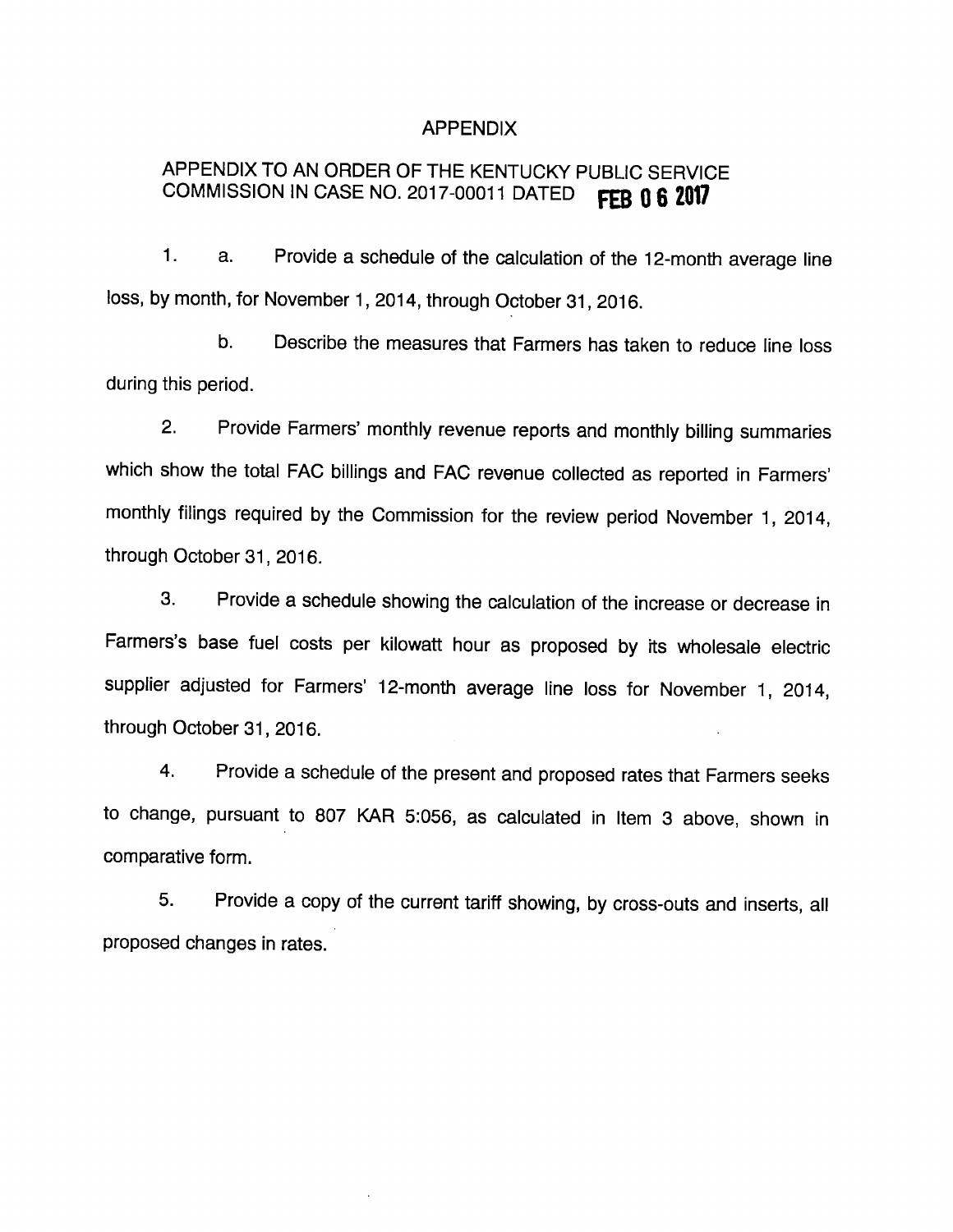6. Provide and explain the internal procedures in place to ensure the timely filing of:

a. FAC filings made pursuant to 807 KAR 5:056, Sections 1(7) and (9):

b. The affidavit certifying compliance or noncompliance with 807 KAR 5:056 as required by Commission Order in initiating FAC reviews; and,

c. The affidavit of publication of hearing notice as required by Commission Order in initiating FAC reviews.